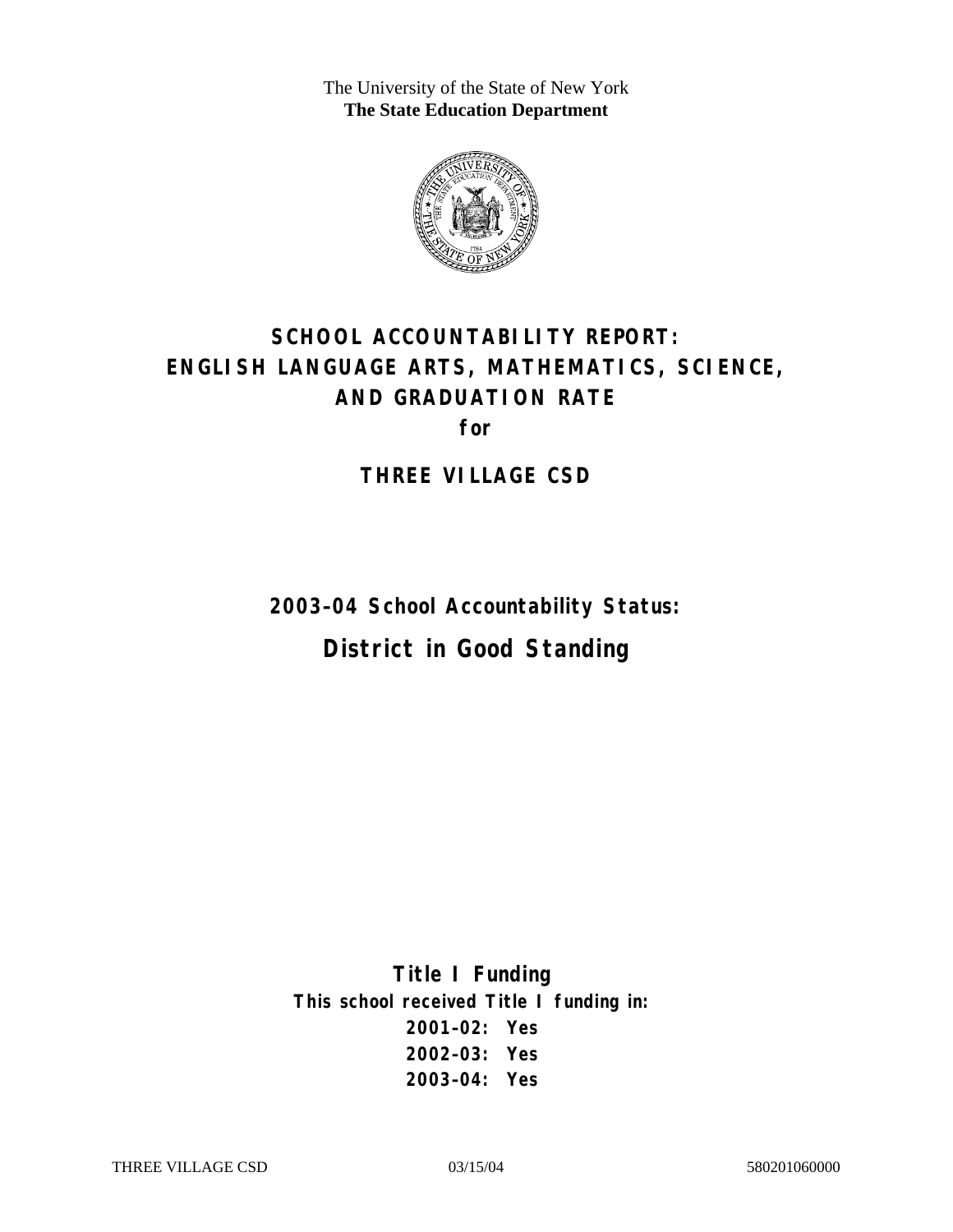#### **District/School Accountability Status Categories**

The list below defines the district or school status categories under New York State's district and school accountability system, which is divided into a Federal Title I component and a State component. A district or school that does not receive Title I funding in a school year does not have a federal status in that year. Schools receiving Title I funds that are not in good standing must provide school choice for their students; those in need of improvement year 2 and beyond must also provide Supplemental Education Services to eligible students. Other consequences for districts and schools not in good standing can be found at: www.emsc.nysed.gov/deputy/nclb/accountability/siinfo.htm. To be removed from any improvement status, a district or school must make Adequate Yearly Progress (AYP) for two consecutive years, or in the case of a School Under Registration Review, achieve the performance targets established for the school by the Commissioner.

**District/School in Good Standing:** A district or school is considered to be in good standing if it has not been identified as a District or School in Need of Improvement, Requiring Corrective Action, Planning for Restructuring, or Requiring Academic Progress, or as a School Under Registration Review.

**District/School Requiring Academic Progress:** Under the State component of New York's accountability system, a district or school that did not make AYP in the same grade and subject for two consecutive years is considered a School Requiring Academic Progress (Year 1) the following year. In each succeeding year that the school fails to make AYP, the year designation is incremented by one.

**District/School in Need of Improvement (Year 1):** A district or school that has not made AYP for two consecutive years in the same grade or subject while receiving Title I funds is considered a District/School in Need of Improvement (Year 1) the following year.

**District/School in Need of Improvement (Year 2):** A District or School in Need of Improvement (Year 1) that does not make AYP in the grade or subject for which it was identified while receiving Title I funds is considered a District or School in Need of Improvement (Year 2) the following year.

**District/School Requiring Corrective Action:** A District or School in Need of Improvement (Year 2) that does not make AYP in the grade or subject for which it was identified while receiving Title I funds is considered a District or School Requiring Corrective Action the following year.

**District/School Planning for Restructuring:** A District or School Requiring Corrective Action that does not make AYP in the grade or subject for which it was identified while receiving Title I funds is considered a District or School Planning for Restructuring the following year.

**School Under Registration Review (SURR):** Schools that are farthest from the State standard and have been determined by the Commissioner to be most in need of improvement are Schools Under Registration Review. These schools must achieve performance targets specified by the Commissioner of Education in their area(s) of identification within a prescribed timeframe or risk having their registration revoked by the Board of Regents.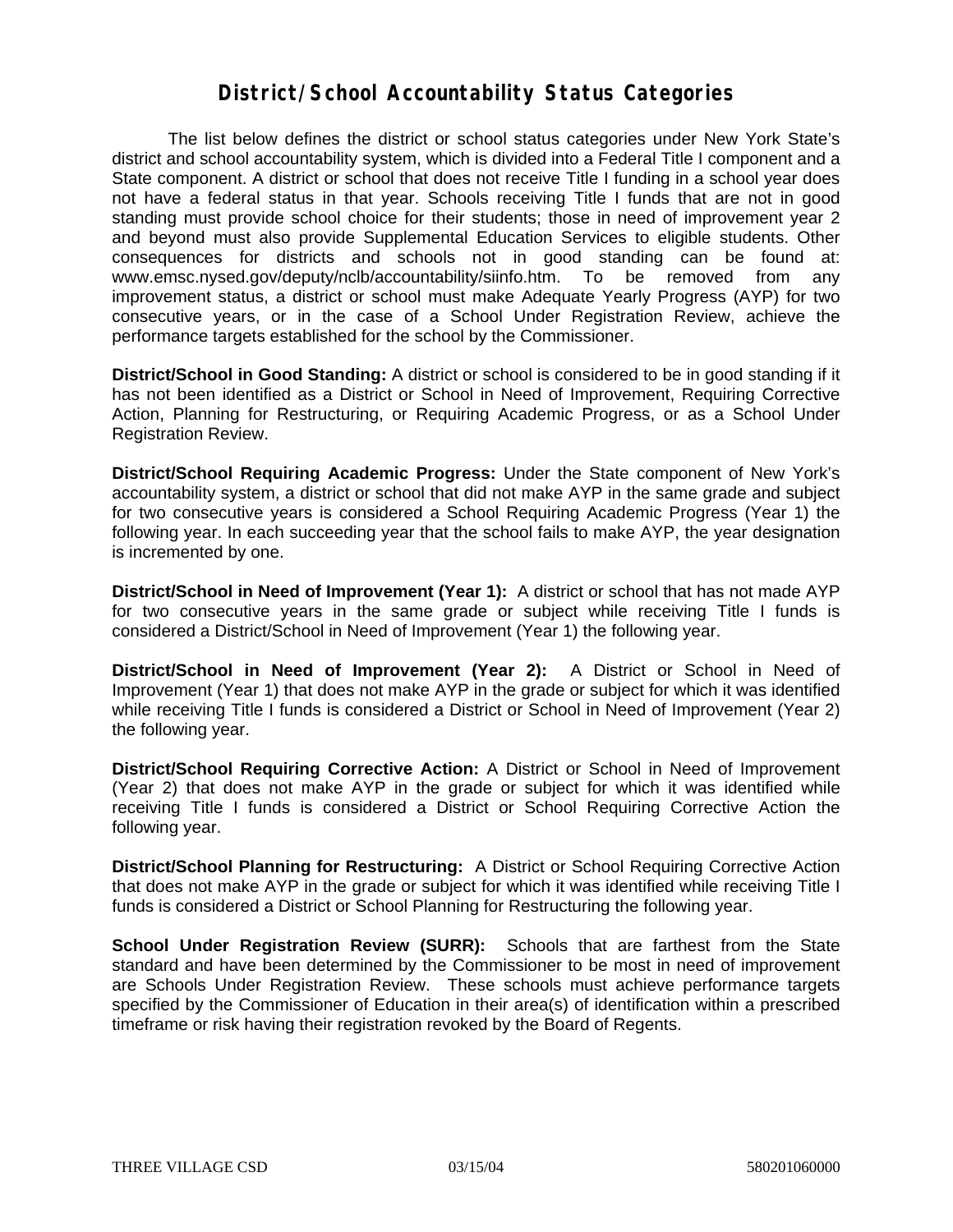## **Elementary-Level English Language Arts**

Definitions of terms, such as Performance Index and Effective Annual Measurable Objective (AMO), are in the glossary, which is the last page of this report.

**For a school to make Adequate Yearly Progress (AYP) in 2002–03, every accountability group must make AYP.** 

**For an accountability group to make AYP in 2002–03, it must** 

- 1. meet the 95 percent participation requirement (*2002–03 Participation*), *and*
- 2. *either* meet its Effective AMO *or* make safe harbor (*2002–03 Performance* and *Standards*).

To meet the participation requirement, 95 percent of the grade 4 enrollment in each accountability group with 40 or more students must

be tested. To meet the Effective AMO, the Performance Index for each group with 30 or more continuously enrolled students must equal or exceed the Effective AMO. To make safe harbor, the Performance Index of each of these groups must equal or exceed its ELA safe harbor target *and* the group must meet the elementary-level science qualification for safe harbor. (See the elementary-level science page of this report for further information on meeting the science qualification for safe harbor.)

*ELA Safe Harbor Targets:* The elementary-level 2002–03 ELA Safe Harbor Target is calculated by using the following equation: 2001–02 PI + (200 – the 2001–02 PI) <sup>×</sup> 0.10. The 2003–04 ELA Safe Harbor Target is calculated by using the following equation: 2002–03 PI + (200 – the 2002–03 PI)  $\times$  0.10. The 2003–04 target is provided for groups whose PI was below the Effective AMO in 2002–03.

|                                   | 2002-03 Participation |                                    | 2002-03 Performance*                                    |                      | 2002-03 Standards |                                     |                                                           |                                                              | 2003-04                                           |
|-----------------------------------|-----------------------|------------------------------------|---------------------------------------------------------|----------------------|-------------------|-------------------------------------|-----------------------------------------------------------|--------------------------------------------------------------|---------------------------------------------------|
| <b>Accountability Group</b>       | Grade 4<br>Enrollment | Percent of<br>Enrollment<br>Tested | Count of<br>Continuously<br>Enrolled<br><b>Students</b> | Performance<br>Index | Effective<br>AMO  | <b>ELA Safe</b><br>Harbor<br>Target | Met the<br>Science<br>Qualification<br>for Safe<br>Harbor | <b>Made</b><br><b>AYP</b> in<br><b>ELA</b> in<br>$2002 - 03$ | <b>ELA Safe</b><br><b>Harbor</b><br><b>Target</b> |
| All Students                      | 594                   | 99%                                | 588                                                     | 184                  | 118               |                                     |                                                           | <b>Yes</b>                                                   |                                                   |
| <b>Students with Disabilities</b> | 92                    | 100%                               | 92                                                      | 136                  | 113               |                                     |                                                           | <b>Yes</b>                                                   |                                                   |
| American Indian/Alaskan Native    |                       |                                    |                                                         |                      |                   |                                     |                                                           |                                                              |                                                   |
| <b>Black</b>                      | 6                     |                                    | 6                                                       |                      |                   |                                     |                                                           |                                                              |                                                   |
| Hispanic                          | $\overline{ }$        |                                    | 7                                                       |                      |                   |                                     |                                                           |                                                              |                                                   |
| Asian or Pacific Islander         | 18                    |                                    | 17                                                      |                      |                   |                                     |                                                           |                                                              |                                                   |
| White                             | 563                   | 99%                                | 558                                                     | 184                  | 118               |                                     |                                                           | <b>Yes</b>                                                   |                                                   |
| Limited English Proficient        | 6                     |                                    | 4                                                       |                      |                   |                                     |                                                           |                                                              |                                                   |
| Economically Disadvantaged        | 16                    |                                    | 16                                                      |                      |                   |                                     |                                                           |                                                              |                                                   |
| <b>Final AYP Determination</b>    |                       |                                    |                                                         |                      |                   |                                     |                                                           | <b>Yes</b>                                                   |                                                   |

\*For schools with fewer than 30 continuously enrolled tested students in 2002–03, data for 2001–02 and 2002–03 were combined to determine counts and PIs.

\*\*Groups with a "\*\*" are not required to meet the science qualification for safe harbor to make safe harbor in English and mathematics because fewer than 30 students in the group were administered the science test.

**State accountability status in elementary-level English language arts: District in Good Standing** 

Title I accountability status in elementary-level English language arts: District in Good Standing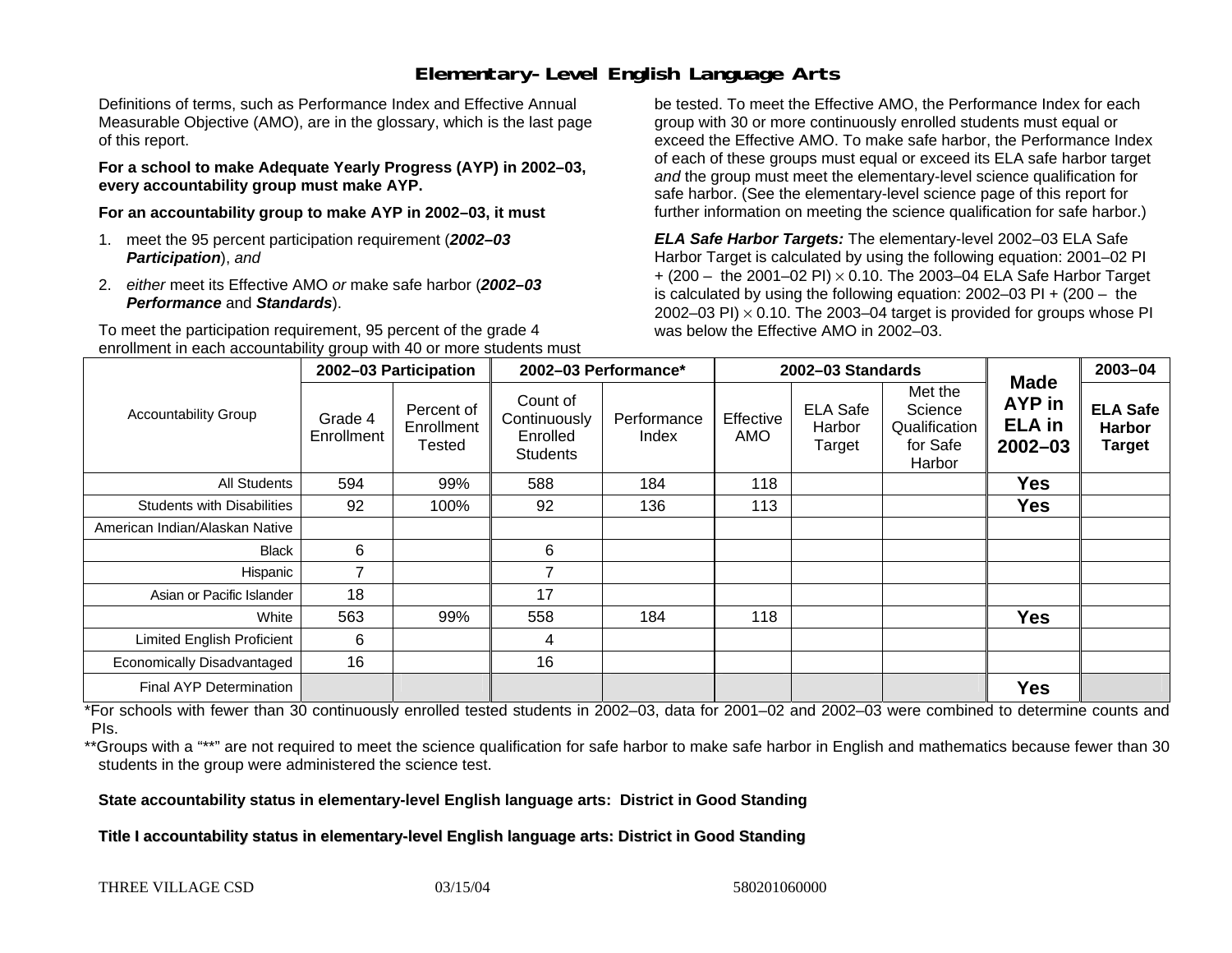## **Elementary-Level Mathematics**

Definitions of terms, such as Performance Index and Effective Annual Measurable Objective (AMO), are in the glossary, which is the last page of this report.

**For a school to make Adequate Yearly Progress (AYP) in 2002–03, every accountability group must make AYP.** 

**For an accountability group to make AYP in 2002–03, it must** 

- 1. meet the 95 percent participation requirement (*2002–03 Participation*), *and*
- 2. *either* meet its Effective AMO *or* make safe harbor (*2002–03 Performance* and *Standards*).

To meet the participation requirement, 95 percent of the grade 4 enrollment in each accountability group with 40 or more students must

be tested. To meet the Effective AMO, the Performance Index for each group with 30 or more continuously enrolled students must equal or exceed the Effective AMO. To make safe harbor, the Performance Index of each of these groups must equal or exceed its math safe harbor target *and* the group must meet the elementary-level science qualification for safe harbor. (See the elementary-level science page of this report for further information on meeting the science qualification for safe harbor.)

*Math Safe Harbor Targets:* The elementary-level 2002–03 Math Safe Harbor Target is calculated by using the following equation: 2001–02 PI + (200 – the 2001–02 PI) × 0.10. The 2003–04 Math Safe Harbor Target is calculated by using the following equation: 2002–03 PI + (200  $-$  the 2002–03 PI)  $\times$  0.10. The 2003–04 target is provided for groups whose PI was below the Effective AMO in 2002–03.

|                                   | 2002-03 Participation |                                    | 2002-03 Performance*                                    |                      | 2002-03 Standards |                               |                                                           |                                                        | 2003-04                                            |
|-----------------------------------|-----------------------|------------------------------------|---------------------------------------------------------|----------------------|-------------------|-------------------------------|-----------------------------------------------------------|--------------------------------------------------------|----------------------------------------------------|
| <b>Accountability Group</b>       | Grade 4<br>Enrollment | Percent of<br>Enrollment<br>Tested | Count of<br>Continuously<br>Enrolled<br><b>Students</b> | Performance<br>Index | Effective<br>AMO  | Math Safe<br>Harbor<br>Target | Met the<br>Science<br>Qualification<br>for Safe<br>Harbor | <b>Made</b><br>AYP in<br><b>Math in</b><br>$2002 - 03$ | <b>Math Safe</b><br><b>Harbor</b><br><b>Target</b> |
| <b>All Students</b>               | 594                   | 100%                               | 589                                                     | 194                  | 131               |                               |                                                           | <b>Yes</b>                                             |                                                    |
| <b>Students with Disabilities</b> | 92                    | 98%                                | 90                                                      | 173                  | 126               |                               |                                                           | <b>Yes</b>                                             |                                                    |
| American Indian/Alaskan Native    |                       |                                    |                                                         |                      |                   |                               |                                                           |                                                        |                                                    |
| <b>Black</b>                      | 6                     |                                    | 6                                                       |                      |                   |                               |                                                           |                                                        |                                                    |
| Hispanic                          | $\overline{7}$        |                                    | ⇁                                                       |                      |                   |                               |                                                           |                                                        |                                                    |
| Asian or Pacific Islander         | 19                    |                                    | 18                                                      |                      |                   |                               |                                                           |                                                        |                                                    |
| White                             | 562                   | 100%                               | 558                                                     | 194                  | 131               |                               |                                                           | <b>Yes</b>                                             |                                                    |
| <b>Limited English Proficient</b> | 5                     |                                    | 5                                                       |                      |                   |                               |                                                           |                                                        |                                                    |
| Economically Disadvantaged        | 16                    |                                    | 16                                                      |                      |                   |                               |                                                           |                                                        |                                                    |
| <b>Final AYP Determination</b>    |                       |                                    |                                                         |                      |                   |                               |                                                           | <b>Yes</b>                                             |                                                    |

\*For schools with fewer than 30 continuously enrolled tested students in 2002–03, data for 2001–02 and 2002–03 were combined to determine counts and PIs. \*\*Groups with a "\*\*" are not required to meet the science qualification for safe harbor to make safe harbor in English and mathematics because fewer than 30 students in the group were administered the science test.

**State accountability status in elementary-level mathematics: District in Good Standing** 

Title I accountability status in elementary-level mathematics: District in Good Standing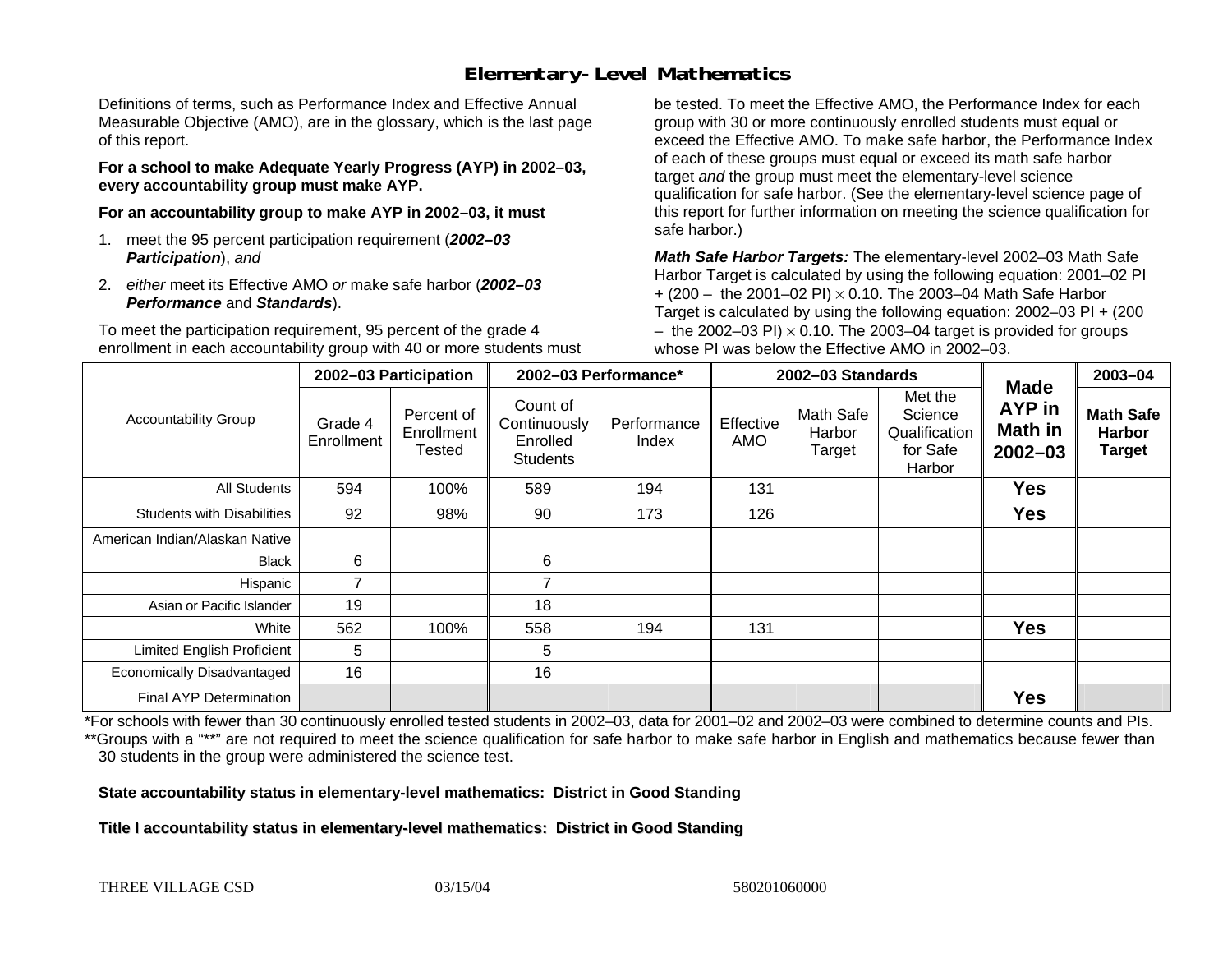#### **Elementary-Level Science**

Definitions of terms, such as Progress Target and Adequate Yearly Progress (AYP), are in the glossary, which is the last page of this report.

*Made AYP in Science in 2002–03:* For a school to make AYP in science, the Percent At or Above SDL for the "All Students" group must equal or exceed the State Science Standard or the Science Progress Target.

**State Designated Level (SDL):** The score that students taking the elementary-level science test must equal or exceed on the written portion of the test to meet the State Science Standard.

*Qualification for Safe Harbor in Elementary-Level ELA and Math:* For an accountability group to be considered Qualified for Safe Harbor in Elementary-Level ELA and Math, the Percent At or Above SDL must equal or exceed the State Science Standard or the Science Progress Target in elementary-level science for that group. Groups with fewer than 30 students tested in elementary-level science are not subject to this qualification criterion.

*Science Progress Targets:* The elementary-level 2002–03 Science Progress Target is calculated by adding one point to the 2001–02 Percent At or Above SDL. The 2003–04 Science Progress Target is calculated by multiplying the 2002–03 Percent At or Above SDL by two and then adding one point. The 2003–04 target is provided for groups whose Percent At or Above SDL was below the State Science Standard in 2002–03.

|                                   |                                                         | 2002-03 Performance*       | 2002-03 Standards                   |                               |                                             | $2002 - 03$                                                             | 2003-04                       |
|-----------------------------------|---------------------------------------------------------|----------------------------|-------------------------------------|-------------------------------|---------------------------------------------|-------------------------------------------------------------------------|-------------------------------|
| <b>Accountability Group</b>       | Count of<br>Continuously<br>Enrolled<br><b>Students</b> | Percent At or<br>Above SDL | <b>State</b><br>Science<br>Standard | Science<br>Progress<br>Target | <b>Made AYP</b><br>in Science<br>in 2002-03 | Qualified for<br>Safe Harbor in<br>Elementary-<br>Level ELA and<br>Math | Science<br>Progress<br>Target |
| All Students                      | 588                                                     | 93                         | 40                                  |                               | <b>Yes</b>                                  | Yes                                                                     |                               |
| <b>Students with Disabilities</b> | 91                                                      | 69                         | 40                                  |                               |                                             | Yes                                                                     |                               |
| American Indian/Alaskan Native    |                                                         |                            |                                     |                               |                                             |                                                                         |                               |
| <b>Black</b>                      | 6                                                       |                            |                                     |                               |                                             |                                                                         |                               |
| Hispanic                          | 7                                                       |                            |                                     |                               |                                             |                                                                         |                               |
| Asian or Pacific Islander         | 18                                                      |                            |                                     |                               |                                             |                                                                         |                               |
| White                             | 557                                                     | 93                         | 40                                  |                               |                                             | Yes                                                                     |                               |
| Limited English Proficient        | 5                                                       |                            |                                     |                               |                                             |                                                                         |                               |
| Economically Disadvantaged        | 16                                                      |                            |                                     |                               |                                             |                                                                         |                               |
| <b>Final AYP Determination</b>    |                                                         |                            |                                     |                               | <b>Yes</b>                                  |                                                                         |                               |

\*For schools with fewer than 30 continuously enrolled students in 2002–03, data for 2001–02 and 2002–03 were combined to determine counts and percents at or above SDL.

#### **State accountability status in elementary-level science: District in Good Standing**

#### Title I accountability status in elementary-level science: District in Good Standing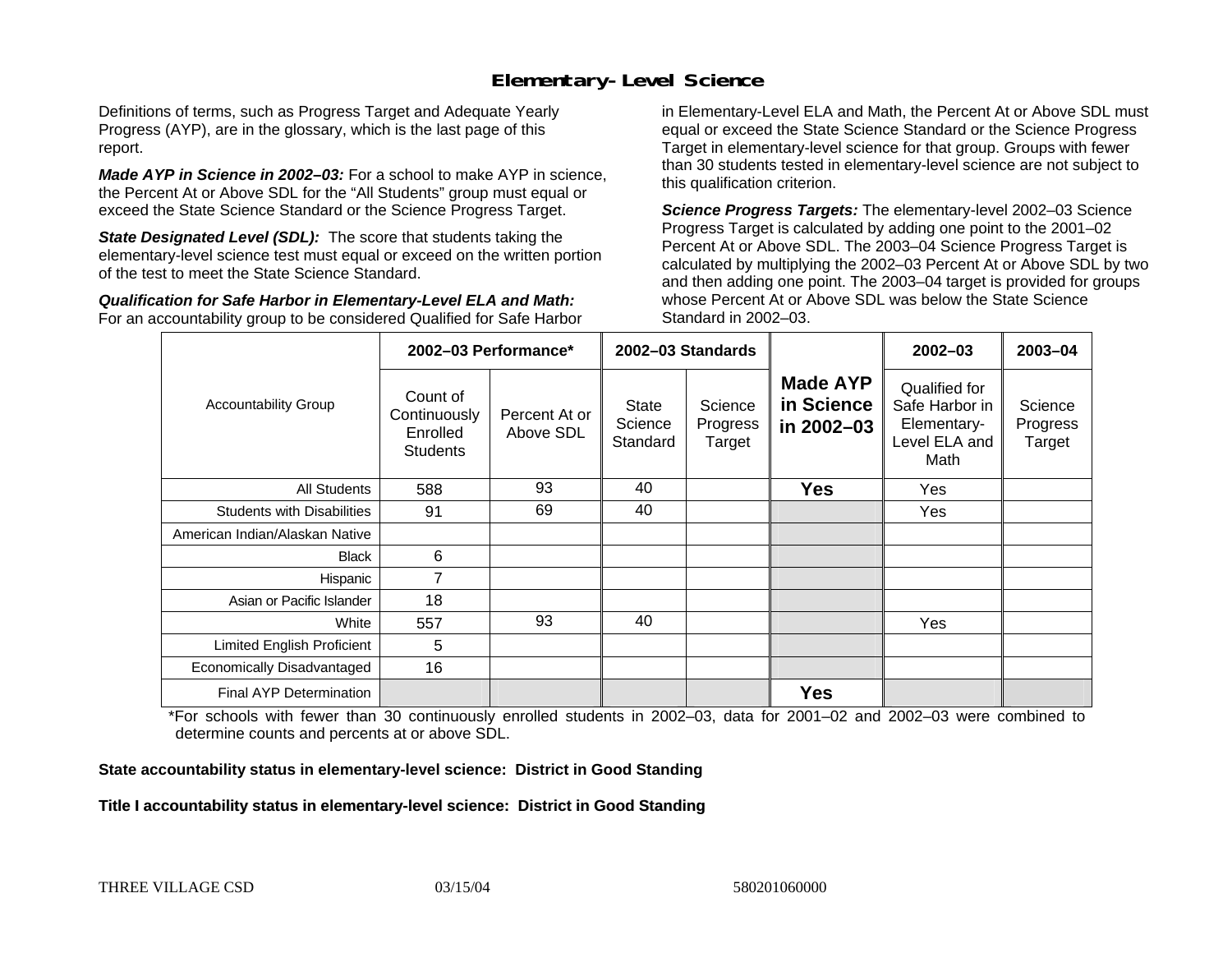### **Middle-Level English Language Arts**

Definitions of terms, such as Performance Index and Effective Annual Measurable Objective (AMO), are in the glossary, which is the last page of this report.

**For a school to make Adequate Yearly Progress (AYP) in 2002–03, every accountability group must make AYP.** 

**For an accountability group to make AYP in 2002–03, it must** 

- 1. meet the 95 percent participation requirement (*2002–03 Participation*), *and*
- 2. *either* meet its Effective AMO *or* make safe harbor (*2002–03 Performance* and *Standards*).

To meet the participation requirement, 95 percent of the grade 8 enrollment in each accountability group with 40 or more students must

be tested. To meet the Effective AMO, the Performance Index for each group with 30 or more continuously enrolled students must equal or exceed the Effective AMO. To make safe harbor, the Performance Index of each of these groups must equal or exceed its ELA safe harbor target *and* the group must meet the middle-level science qualification for safe harbor. (See the middle-level science page of this report for further information on meeting the science qualification for safe harbor.)

*ELA Safe Harbor Targets:* The middle-level *2002–03* ELA Safe Harbor Target is calculated by using the following equation: 2001–02 PI + (200  $-$  the 2001–02 PI)  $\times$  0.10. The 2003–04 ELA Safe Harbor Target is  $\,$ calculated by using the following equation:  $2002-03$  PI +  $(200 -$  the 2002–03 PI)  $\times$  0.10. The 2003–04 target is provided for groups whose PI was below the Effective AMO in 2002–03.

|                                   | 2002-03 Participation |                                    | 2002-03 Performance*                                    |                      |                  | 2002-03 Standards                   |                                                           | 2003-04                                               |                                                   |
|-----------------------------------|-----------------------|------------------------------------|---------------------------------------------------------|----------------------|------------------|-------------------------------------|-----------------------------------------------------------|-------------------------------------------------------|---------------------------------------------------|
| <b>Accountability Group</b>       | Grade 8<br>Enrollment | Percent of<br>Enrollment<br>Tested | Count of<br>Continuously<br>Enrolled<br><b>Students</b> | Performance<br>Index | Effective<br>AMO | <b>ELA Safe</b><br>Harbor<br>Target | Met the<br>Science<br>Qualification<br>for Safe<br>Harbor | <b>Made</b><br>AYP in<br><b>ELA</b> in<br>$2002 - 03$ | <b>ELA Safe</b><br><b>Harbor</b><br><b>Target</b> |
| All Students                      | 615                   | 99%                                | 604                                                     | 162                  | 103              |                                     |                                                           | <b>Yes</b>                                            |                                                   |
| <b>Students with Disabilities</b> | 82                    | 96%                                | 79                                                      | 80                   | 96               | 96                                  | Yes                                                       | <b>No</b>                                             | 92                                                |
| American Indian/Alaskan Native    |                       |                                    |                                                         |                      |                  |                                     |                                                           |                                                       |                                                   |
| <b>Black</b>                      | $\overline{ }$        |                                    | 6                                                       |                      |                  |                                     |                                                           |                                                       |                                                   |
| Hispanic                          |                       |                                    |                                                         |                      |                  |                                     |                                                           |                                                       |                                                   |
| Asian or Pacific Islander         | 31                    |                                    | 31                                                      | 184                  | 90               |                                     |                                                           | <b>Yes</b>                                            |                                                   |
| White                             | 576                   | 99%                                | 566                                                     | 161                  | 102              |                                     |                                                           | <b>Yes</b>                                            |                                                   |
| Limited English Proficient        | 5                     |                                    | 3                                                       |                      |                  |                                     |                                                           |                                                       |                                                   |
| Economically Disadvantaged        | 10                    |                                    | 10                                                      |                      |                  |                                     |                                                           |                                                       |                                                   |
| <b>Final AYP Determination</b>    |                       |                                    |                                                         |                      |                  |                                     |                                                           | <b>No</b>                                             |                                                   |

\*For schools with fewer than 30 continuously enrolled tested students in 2002–03, data for 2001–02 and 2002–03 were combined to determine counts and PIs.

\*\*Groups with a "\*\*" are not required to meet the science qualification for safe harbor to make safe harbor in English and mathematics because fewer than 30 students in the group were administered the science test.

**State accountability status in middle-level English language arts: District in Good Standing** 

Title I accountability status in middle-level English language arts: District in Good Standing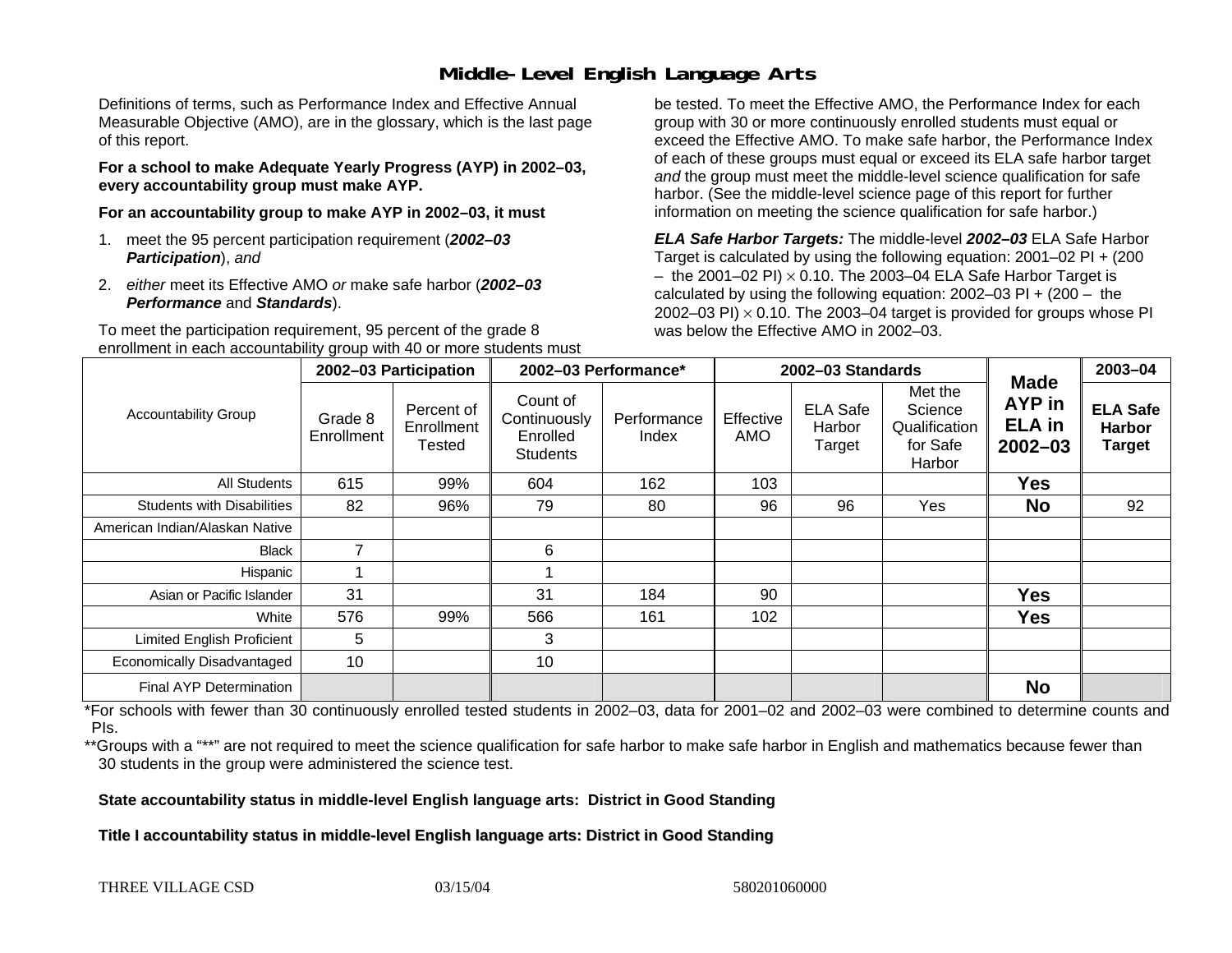### **Middle-Level Mathematics**

Definitions of terms, such as Performance Index and Effective Annual Measurable Objective (AMO), are in the glossary, which is the last page of this report.

**For a school to make Adequate Yearly Progress (AYP) in 2002–03, every accountability group must make AYP.** 

**For an accountability group to make AYP in 2002–03, it must** 

- 1. meet the 95 percent participation requirement (*2002–03 Participation*), *and*
- 2. *either* meet its Effective AMO *or* make safe harbor (*2002–03 Performance* and *Standards*).

To meet the participation requirement, 95 percent of the grade 8 enrollment in each accountability group with 40 or more students must

be tested. To meet the Effective AMO, the Performance Index for each group with 30 or more continuously enrolled students must equal or exceed the Effective AMO. To make safe harbor, the Performance Index of each of these groups must equal or exceed its math safe harbor target *and* the group must meet the middle-level science qualification for safe harbor. (See the middle-level science page of this report for further information on meeting the science qualification for safe harbor.)

*Math Safe Harbor Targets:* The middle-level 2002–03 Math Safe Harbor Target is calculated by using the following equation: 2001–02 PI + (200 – the 2001–02 PI) × 0.10. The 2003–04 Math Safe Harbor Target is calculated by using the following equation: 2002–03 PI + (200  $-$  the 2002–03 PI)  $\times$  0.10. The 2003–04 target is provided for groups whose PI was below the Effective AMO in 2002–03

|                                   | 2002-03 Participation |                                           | 2002-03 Performance*                                    |                      |                  | 2002-03 Standards             |                                                           | 2003-04                                         |                                                    |
|-----------------------------------|-----------------------|-------------------------------------------|---------------------------------------------------------|----------------------|------------------|-------------------------------|-----------------------------------------------------------|-------------------------------------------------|----------------------------------------------------|
| <b>Accountability Group</b>       | Grade 8<br>Enrollment | Percent of<br>Enrollment<br><b>Tested</b> | Count of<br>Continuously<br>Enrolled<br><b>Students</b> | Performance<br>Index | Effective<br>AMO | Math Safe<br>Harbor<br>Target | Met the<br>Science<br>Qualification<br>for Safe<br>Harbor | <b>Made</b><br>AYP in<br>Math in<br>$2002 - 03$ | <b>Math Safe</b><br><b>Harbor</b><br><b>Target</b> |
| All Students                      | 614                   | 99%                                       | 602                                                     | 170                  | 77               |                               |                                                           | <b>Yes</b>                                      |                                                    |
| <b>Students with Disabilities</b> | 81                    | 99%                                       | 80                                                      | 98                   | 70               |                               |                                                           | <b>Yes</b>                                      |                                                    |
| American Indian/Alaskan Native    |                       |                                           |                                                         |                      |                  |                               |                                                           |                                                 |                                                    |
| <b>Black</b>                      | $\overline{7}$        |                                           | 6                                                       |                      |                  |                               |                                                           |                                                 |                                                    |
| Hispanic                          |                       |                                           |                                                         |                      |                  |                               |                                                           |                                                 |                                                    |
| Asian or Pacific Islander         | 31                    |                                           | 30                                                      | 187                  | 64               |                               |                                                           | <b>Yes</b>                                      |                                                    |
| White                             | 575                   | 99%                                       | 565                                                     | 169                  | 76               |                               |                                                           | <b>Yes</b>                                      |                                                    |
| Limited English Proficient        | 5                     |                                           | 3                                                       |                      |                  |                               |                                                           |                                                 |                                                    |
| Economically Disadvantaged        | 10                    |                                           | 10                                                      |                      |                  |                               |                                                           |                                                 |                                                    |
| Final AYP Determination           |                       |                                           |                                                         |                      |                  |                               |                                                           | <b>Yes</b>                                      |                                                    |

\*For schools with fewer than 30 continuously enrolled tested students in 2002–03, data for 2001–02 and 2002–03 were combined to determine counts and PIs.

\*\*Groups with a "\*\*" are not required to meet the science qualification for safe harbor to make safe harbor in English and mathematics because fewer than 30 students in the group were administered the science test.

**State accountability status in middle-level mathematics: District in Good Standing** 

Title I accountability status in middle-level mathematics: District in Good Standing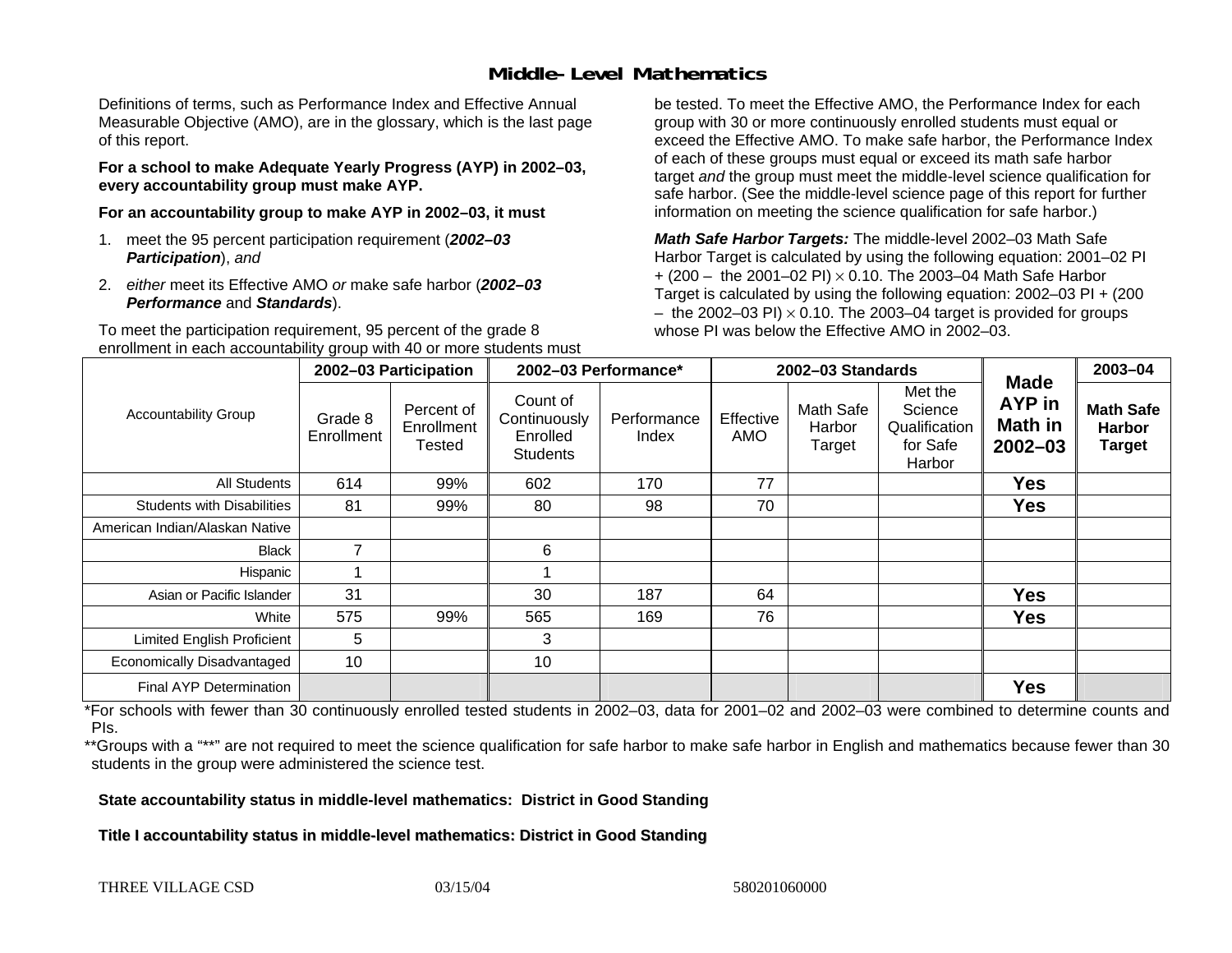### **Middle-Level Science**

Definitions of terms, such as Progress Target and Adequate Yearly Progress (AYP), are in the glossary, which is the last page of this report.

*Made AYP in Science in 2002–03:* For a school to make AYP in science, the Performance Index (PI) for the "All Students" group must equal or exceed the State Science Standard or the Science Progress Target.

*Qualification for Safe Harbor in Middle-Level ELA and Math:* For an accountability group to be considered Qualified for Safe Harbor in

Middle-Level ELA and Math, the PI must equal or exceed the State Science Standard or the Science Progress Target in middle-level science for that group. Groups with fewer than 30 students tested in middle-level science are not subject to this qualification criterion.

*Science Progress Targets:* The middle-level 2002–03 Science Progress Target is calculated by adding one point to the 2001–02 PI. The 2003–04 Science Progress Target is calculated by adding one point to the 2002–03 PI. The 2003–04 target is provided for groups whose PI was below the State Science Standard in 2002–03.

|                                   | 2002-03 Performance*                                    |                      |                              | 2002-03 Standards             |                                             | $2002 - 03$                                                            | $2003 - 04$                   |
|-----------------------------------|---------------------------------------------------------|----------------------|------------------------------|-------------------------------|---------------------------------------------|------------------------------------------------------------------------|-------------------------------|
| <b>Accountability Group</b>       | Count of<br>Continuously<br>Enrolled<br><b>Students</b> | Performance<br>Index | State<br>Science<br>Standard | Science<br>Progress<br>Target | <b>Made AYP</b><br>in Science<br>in 2002-03 | Qualified<br>for Safe<br>Harbor in<br>Middle-<br>Level ELA<br>and Math | Science<br>Progress<br>Target |
| <b>All Students</b>               | 606                                                     | 194                  | 100                          |                               | <b>Yes</b>                                  | Yes                                                                    |                               |
| <b>Students with Disabilities</b> | 80                                                      | 161                  | 100                          |                               |                                             | Yes                                                                    |                               |
| American Indian/Alaskan Native    |                                                         |                      |                              |                               |                                             |                                                                        |                               |
| <b>Black</b>                      | 6                                                       |                      |                              |                               |                                             |                                                                        |                               |
| Hispanic                          | 1                                                       |                      |                              |                               |                                             |                                                                        |                               |
| Asian or Pacific Islander         | 31                                                      | 197                  | 100                          |                               |                                             | Yes                                                                    |                               |
| White                             | 568                                                     | 193                  | 100                          |                               |                                             | Yes                                                                    |                               |
| Limited English Proficient        | 3                                                       |                      |                              |                               |                                             |                                                                        |                               |
| Economically Disadvantaged        | 10                                                      |                      |                              |                               |                                             |                                                                        |                               |
| Final AYP Determination           |                                                         |                      |                              |                               | <b>Yes</b>                                  |                                                                        |                               |

\*For schools with fewer than 30 continuously enrolled students in 2002–03, data for 2001–02 and 2002–03 were combined to determine counts and PIs.

**State accountability status in middle-level science: District in Good Standing** 

Title I accountability status in middle-level science: District in Good Standing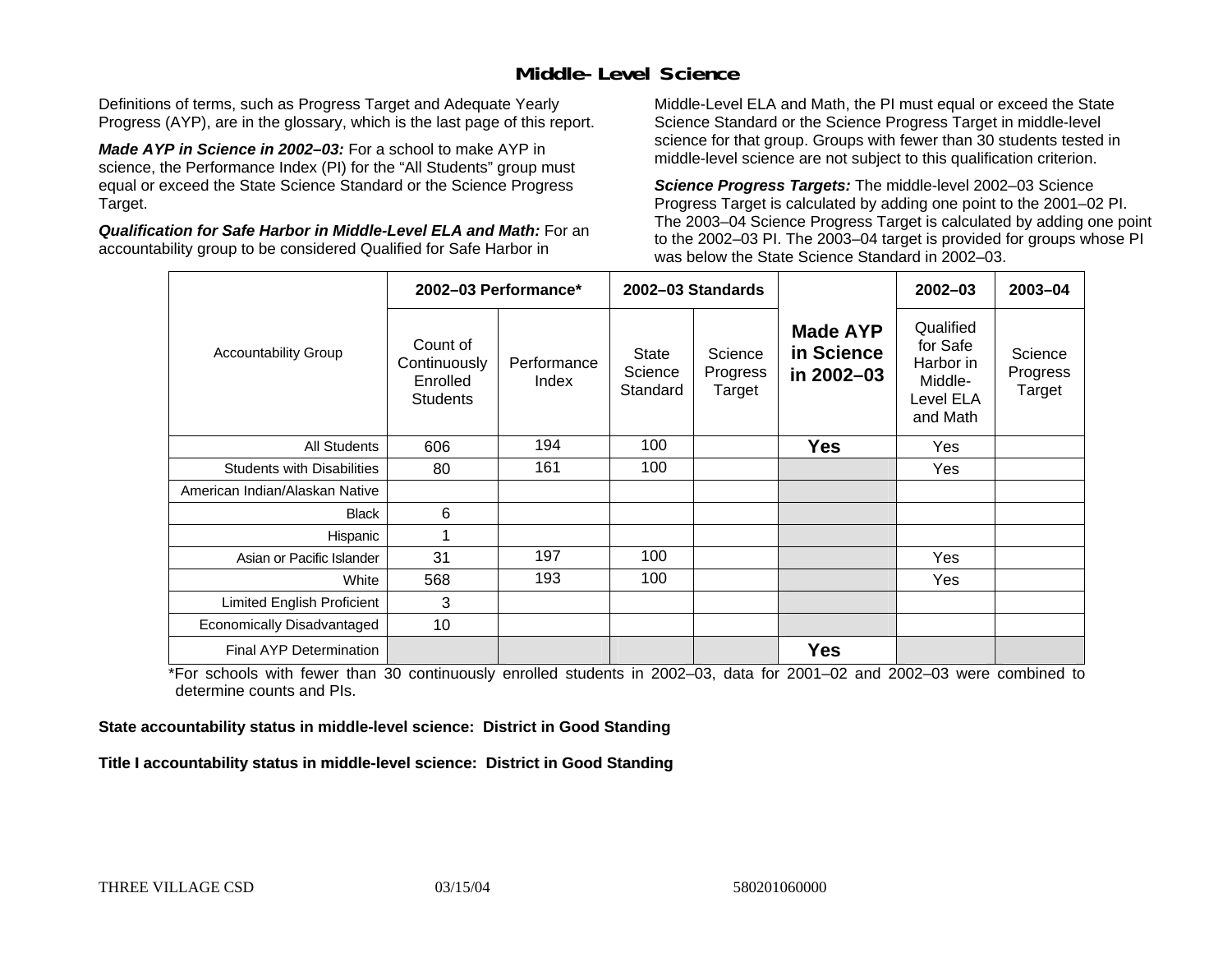### **Secondary-Level English Language Arts**

Definitions of terms, such as Performance Index and Effective Annual Measurable Objective (AMO), are in the glossary, which is the last page of this report.

#### **For a school to make Adequate Yearly Progress (AYP) in 2002–03, every accountability group must make AYP.**

**For an accountability group to make AYP in 2002–03,** it must meet its Effective AMO *or* make safe harbor (*2002–03 Performance* and *Standards*). To meet the Effective AMO, the Performance Index for each group with 30 or more cohort members must equal or exceed the Effective AMO. To make safe harbor, the Performance Index of each of these groups must equal or exceed its ELA safe harbor target *and* the group must meet the graduation-rate qualification for safe harbor. (See the graduation-rate page of this report for further information on meeting the graduation-rate qualification for safe harbor.)

*ELA Safe Harbor Targets:* The secondary-level 2002–03 ELA Safe Harbor Target is calculated by using the following equation: 2001–02 PI + (200 – the 2001–02 PI) <sup>×</sup> 0.10. The 2003–04 ELA Safe Harbor Target is calculated by using the following equation: 2002–03 PI + (200 – the 2002–03 PI)  $\times$  0.10. The 2003–04 target is provided for groups whose PI was below the Effective AMO in 2002–03.

|                                   | 2002-03 Performance*                                        |                      | 2002-03 Standards | <b>Made</b>                         | 2003-04                                                               |                                        |                                     |
|-----------------------------------|-------------------------------------------------------------|----------------------|-------------------|-------------------------------------|-----------------------------------------------------------------------|----------------------------------------|-------------------------------------|
| <b>Accountability Group</b>       | Count of 1999<br>Accountability<br>Cohort<br><b>Members</b> | Performance<br>Index | Effective<br>AMO  | <b>ELA Safe</b><br>Harbor<br>Target | Met the<br><b>Graduation-Rate</b><br>Qualification for<br>Safe Harbor | AYP in<br><b>ELA</b> in<br>$2002 - 03$ | <b>ELA Safe</b><br>Harbor<br>Target |
| All Students                      | 543                                                         | 185                  | 137               |                                     | Yes                                                                   | <b>Yes</b>                             |                                     |
| <b>Students with Disabilities</b> | 50                                                          | 142                  | 129               |                                     | Yes                                                                   | <b>Yes</b>                             |                                     |
| American Indian/Alaskan Native    | 2                                                           |                      |                   |                                     |                                                                       |                                        |                                     |
| <b>Black</b>                      | 4                                                           |                      |                   |                                     |                                                                       |                                        |                                     |
| Hispanic                          | 15                                                          |                      |                   |                                     |                                                                       |                                        |                                     |
| Asian or Pacific Islander         | 34                                                          | 197                  | 125               |                                     | Yes                                                                   | <b>Yes</b>                             |                                     |
| White                             | 488                                                         | 185                  | 137               |                                     | Yes                                                                   | <b>Yes</b>                             |                                     |
| Limited English Proficient        |                                                             |                      |                   |                                     |                                                                       |                                        |                                     |
| Economically Disadvantaged        | $\overline{2}$                                              |                      |                   |                                     |                                                                       |                                        |                                     |
| Final AYP Determination           |                                                             |                      |                   |                                     |                                                                       | <b>Yes</b>                             |                                     |

\*For schools with fewer than thirty 1999 accountability cohort members, 1998 and 1999 cohort data were combined to determine counts and PIs.

\*\*Groups with a "\*\*" are not required to meet the graduation-rate qualification for safe harbor, because fewer than 30 members in the 1998 graduation-rate cohort were in those groups.

**State accountability status in secondary-level English language arts: District in Good Standing** 

Title I accountability status in secondary-level English language arts: District in Good Standing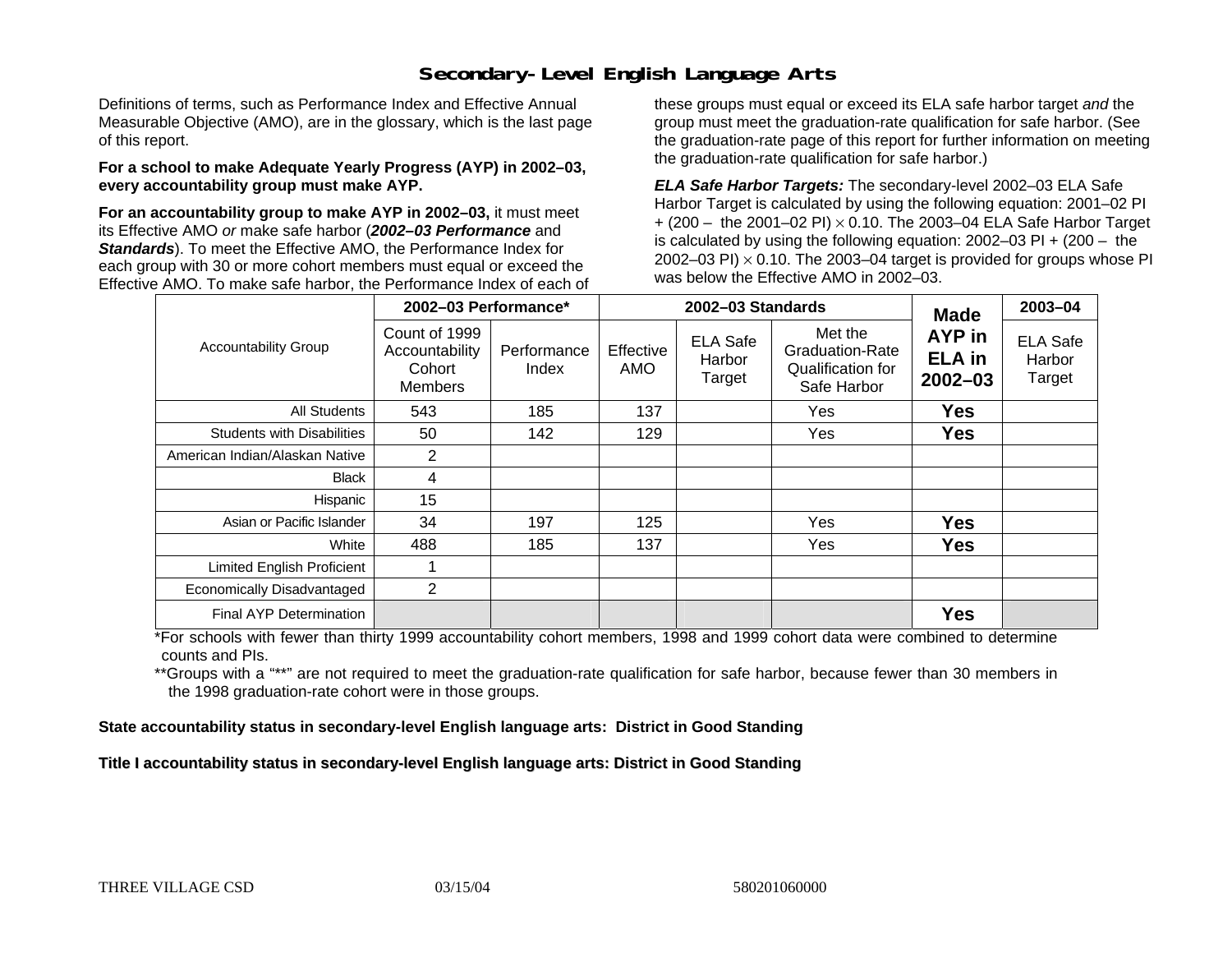### **Secondary-Level Mathematics**

Definitions of terms, such as Performance Index and Effective Annual Measurable Objective (AMO), are in the glossary, which is the last page of this report.

#### **For a school to make Adequate Yearly Progress (AYP) in 2002–03, every accountability group must make AYP.**

**For an accountability group to make AYP in 2002–03,** it must meet its Effective AMO *or* make safe harbor (*2002–03 Performance* and *Standards*). To meet the Effective AMO, the Performance Index for each group with 30 or more cohort members must equal or exceed the Effective AMO. To make safe harbor, the Performance Index of each of these groups must equal or exceed its math safe harbor target *and* the group must meet the graduation-rate qualification for safe harbor. (See the graduation-rate page of this report for further information on meeting the graduation-rate qualification for safe harbor.)

*Math Safe Harbor Targets:* The secondary-level 2002–03 Math Safe Harbor Target is calculated by using the following equation: 2001–02 PI + (200 – the 2001–02 PI) × 0.10. The 2003–04 Math Safe Harbor Target is calculated by using the following equation: 2002–03 PI + (200  $-$  the 2002–03 PI)  $\times$  0.10. The 2003–04 target is provided for groups whose PI was below the Effective AMO in 2002–03.

|                                   | 2002-03 Performance*                                        |                      |                  | 2002-03 Standards             | <b>Made</b>                                                           | 2003-04                          |                               |
|-----------------------------------|-------------------------------------------------------------|----------------------|------------------|-------------------------------|-----------------------------------------------------------------------|----------------------------------|-------------------------------|
| <b>Accountability Group</b>       | Count of 1999<br>Accountability<br>Cohort<br><b>Members</b> | Performance<br>Index | Effective<br>AMO | Math Safe<br>Harbor<br>Target | Met the<br><b>Graduation-Rate</b><br>Qualification for<br>Safe Harbor | AYP in<br>Math in<br>$2002 - 03$ | Math Safe<br>Harbor<br>Target |
| All Students                      | 543                                                         | 187                  | 127              |                               | Yes                                                                   | <b>Yes</b>                       |                               |
| <b>Students with Disabilities</b> | 50                                                          | 144                  | 119              |                               | Yes                                                                   | <b>Yes</b>                       |                               |
| American Indian/Alaskan Native    | $\overline{2}$                                              |                      |                  |                               |                                                                       |                                  |                               |
| <b>Black</b>                      | 4                                                           |                      |                  |                               |                                                                       |                                  |                               |
| Hispanic                          | 15                                                          |                      |                  |                               |                                                                       |                                  |                               |
| Asian or Pacific Islander         | 34                                                          | 188                  | 115              |                               | Yes                                                                   | <b>Yes</b>                       |                               |
| White                             | 488                                                         | 188                  | 127              |                               | Yes                                                                   | <b>Yes</b>                       |                               |
| Limited English Proficient        |                                                             |                      |                  |                               |                                                                       |                                  |                               |
| Economically Disadvantaged        | $\overline{2}$                                              |                      |                  |                               |                                                                       |                                  |                               |
| Final AYP Determination           |                                                             |                      |                  |                               |                                                                       | <b>Yes</b>                       |                               |

\*For schools with fewer than thirty 1999 accountability cohort members, 1998 and 1999 cohort data were combined to determine counts and PIs.

\*\*Groups with a "\*\*" are not required to meet the graduation-rate qualification for safe harbor, because fewer than 30 members in the 1998 graduation-rate cohort were in those groups.

**State accountability status in secondary-level mathematics: District in Good Standing** 

Title I accountability status in secondary-level mathematics: District in Good Standing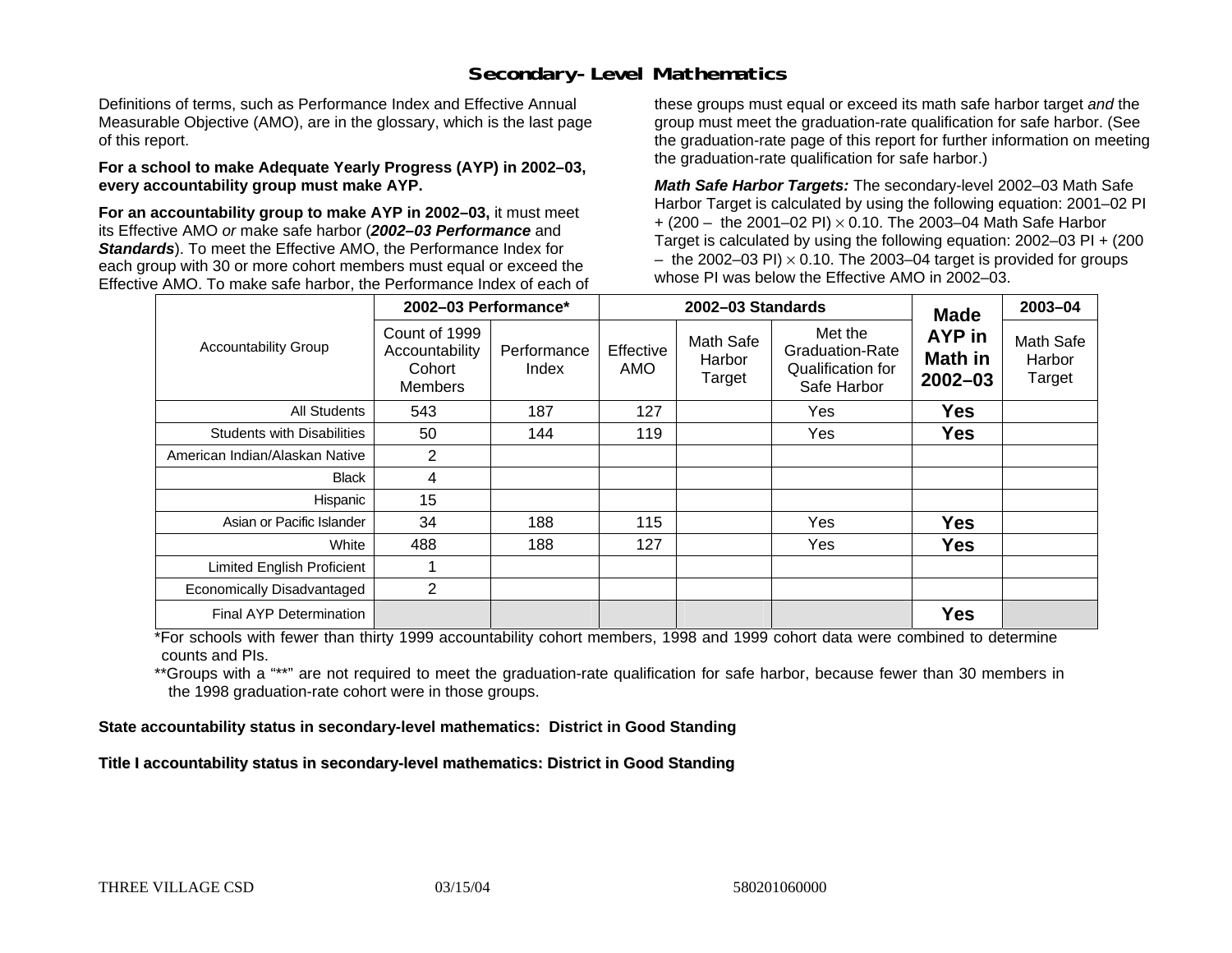## **Graduation Rate**

Definitions of terms, such as Progress Target and Adequate Yearly Progress (AYP), are in the glossary, which is the last page of this report.

*Made AYP in Graduation Rate in 2002–03:* For a school to make AYP in graduation rate, the Percent Earning a Local Diploma by August 31, 2002 for the "All Students" group must equal or exceed the Graduation-Rate Standard or the Graduation-Rate Progress Target.

*Qualification for Safe Harbor in Secondary-Level ELA and Math:* For an accountability group to be considered Qualified for Safe Harbor in Secondary-Level ELA and Math, the Percent Earning a Local Diploma

by August 31, 2002 must equal or exceed the Graduation-Rate Standard or the Graduation-Rate Progress Target for that group.

*Graduation-Rate Progress Targets:* The 2002–03 Graduation-Rate Progress Target is calculated by adding one point to the Percent Earning a Local Diploma by June 30, 2002. The 2003–04 Graduation-Rate Target is calculated by adding one point to the Percent Earning a Local Diploma by August 31, 2002. This target is provided for each group whose Percent Earning a Local Diploma by August 31, 2002 is below the Graduation-Rate Standard in 2002–03. Groups with fewer than 30 cohort members are not subject to this criterion.

|                                   |                                                                  | 2002-03 Performance                                      |                                 | 2002-03 Standards                         |                                                                                    | $2002 - 03$                                                               | 2003-04                                   |
|-----------------------------------|------------------------------------------------------------------|----------------------------------------------------------|---------------------------------|-------------------------------------------|------------------------------------------------------------------------------------|---------------------------------------------------------------------------|-------------------------------------------|
| <b>Accountability Group</b>       | Count of<br>1998<br>Graduation-<br>Rate Cohort<br><b>Members</b> | Percent Earning a<br>Local Diploma by<br>August 31, 2002 | Graduation-<br>Rate<br>Standard | Graduation-<br>Rate<br>Progress<br>Target | <b>Made AYP</b><br><u>in</u><br><b>Graduation</b><br><b>Rate in</b><br>$2002 - 03$ | Qualified<br>for Safe<br>Harbor in<br>Secondary-<br>Level ELA<br>and Math | Graduation-<br>Rate<br>Progress<br>Target |
| <b>All Students</b>               | 484                                                              | 93                                                       | 55                              |                                           | Yes                                                                                | Yes                                                                       |                                           |
| <b>Students with Disabilities</b> | 62                                                               | 85                                                       | 55                              |                                           |                                                                                    | Yes                                                                       |                                           |
| American Indian/Alaskan Native    |                                                                  |                                                          |                                 |                                           |                                                                                    |                                                                           |                                           |
| <b>Black</b>                      | 5                                                                |                                                          |                                 |                                           |                                                                                    |                                                                           |                                           |
| Hispanic                          | 12                                                               |                                                          |                                 |                                           |                                                                                    |                                                                           |                                           |
| Asian or Pacific Islander         | 40                                                               | 95                                                       | 55                              |                                           |                                                                                    | Yes                                                                       |                                           |
| White                             | 427                                                              | 93                                                       | 55                              |                                           |                                                                                    | Yes                                                                       |                                           |
| Limited English Proficient        |                                                                  |                                                          |                                 |                                           |                                                                                    |                                                                           |                                           |
| Economically Disadvantaged        | 8                                                                |                                                          |                                 |                                           |                                                                                    |                                                                           |                                           |
| <b>Final AYP Determination</b>    |                                                                  |                                                          |                                 |                                           | Yes                                                                                |                                                                           |                                           |

#### **State accountability status for graduation rate: District in Good Standing**

Title I accountability status for graduation rate: District in Good Standing